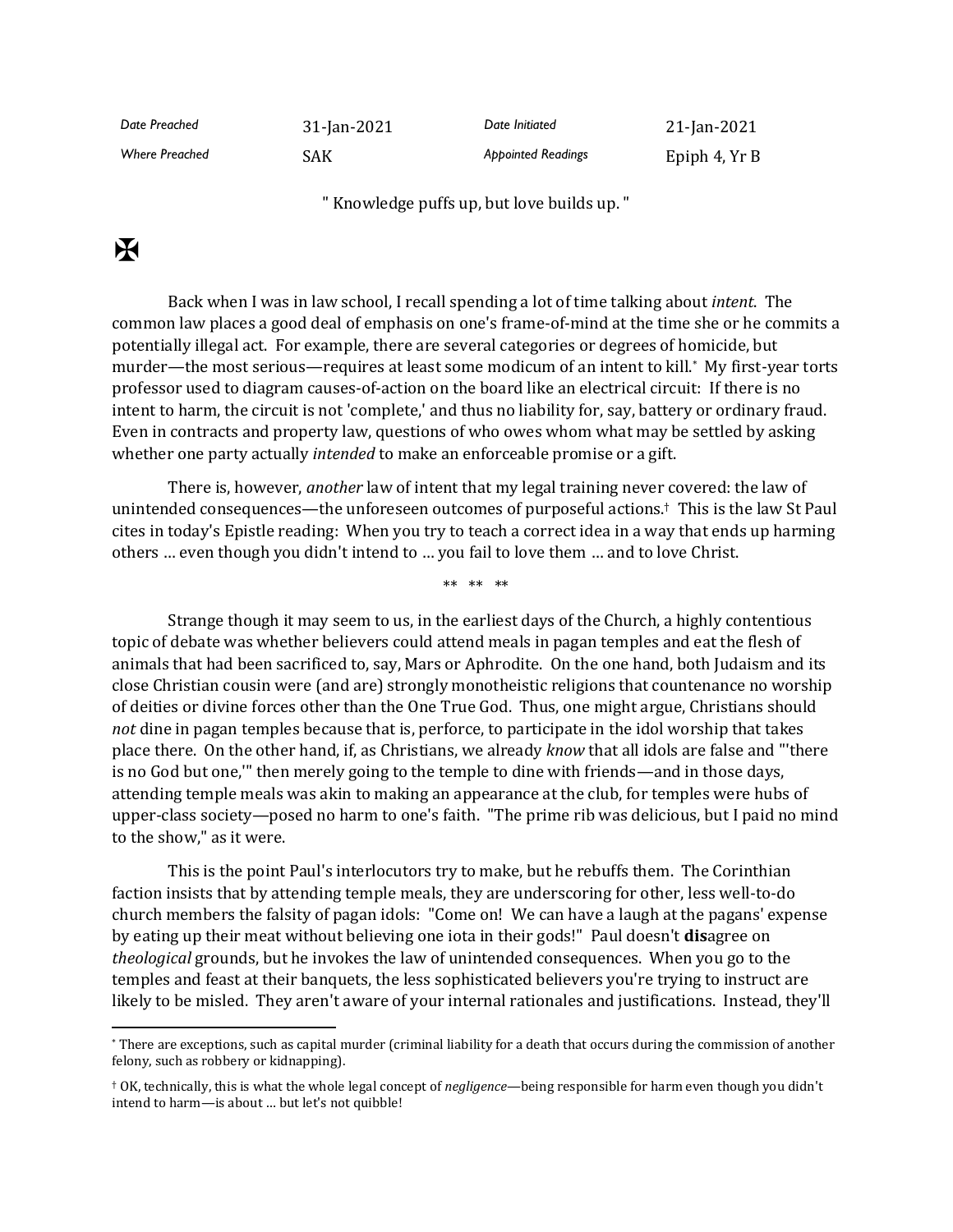observe your behavior and … whether in emulation or envy of you … end up consuming meat sacrificed to idols while fully participating in pagan rites. And when that happens, Paul says, they "are destroyed" in their faith.

Paul is teaching his stubborn converts that the way of Jesus isn't knowledge … but *love*. We can cite principles and precedents; we can assemble airtight arguments as to the morality of our acts and beliefs. But in the end, what matters is neither the orthodoxy nor the logic of what we think, but the effect our actions have upon others. "Knowledge puffs up, but love builds up," says Paul. You sophisticated Corinthians may have constructed a sound theological argument to justify your behavior. But because you don't … or perhaps *can't* … explain it to others, your justification is lost upon others, who then misunderstand your acts. When the unintended consequences of your personal ethics do harm to others, says Paul, you fail to love them … and you fail Christ.

\*\* \*\* \*\*

The ultimate failing of the temple-meat-eaters in Corinth is hidden knowledge‡: *holding* a truth without ever *asserting* it. They are convinced of their own rightness, but do not explain themselves to others in the community. Paul doesn't go into it, but it's worth asking: *Why* don't they? Perhaps they feel morally or intellectually superior—feel no compunction to explain themselves to those less gifted than they. Or perhaps they are convinced that theirs is the only tenable position: There is no cause for discussion or debate because the only correct opinion theirs—is *patently* obvious. Or could it be they secretly fear being *wrong?* If they try explaining themselves and are forced to listen to differing perspectives, their certitude might waver; their righteousness (*self*-righteousness **??** ) might crumble.

Over the last twenty or thirty years, societal trends in this country have been toward an increasingly dangerous disunity. We consume information from sources we're inclined to agree with. We cultivate relationships with those who only amplify, rather than question, our opinions. We dismiss those who have opposing viewpoints: as cowards or crazy; as squishy or stone-hearted. This, too, is a form of hidden knowledge. Whether from superiority … or a failure to imagine any other possibilities … or a deep-seated, if unspoken, fear we may be wrong … we tend not to engage with 'the other.' We cling to the puffery of our own secret knowledge, and shirk Christ's calls to build up, in love.

COVID: a pandemic or a hoax. Climate change: an existential threat or an overblown myth. Abortion: a right or an abomination. Racism: an ongoing scourge or a relic of history. A presidential election: won fairly or stolen corruptly. I'll bet every one of us can articulate exactly what she or he *knows* about each of these issues. But until we, both meat-eaters and meat-abstainers alike, start sitting down together to share what we know … *whatever* the cost to our personal sense of righteousness … the unintended consequence of our hidden knowledge is the diminishment of love … and the diminishment of Christ. And while we can never exhaust Christ's love, our clinging to knowledge we keep hidden runs the very real risk of exhausting the love that binds us together as a people.

<sup>‡</sup> Although Paul uses *gnosis,* the Greek word for knowledge, in this pericope, the Corinthians were not Gnostics. Gnosticism—essentially, a heresy of secret 'better' knowledge—was a somewhat later development in the history of Christianity.